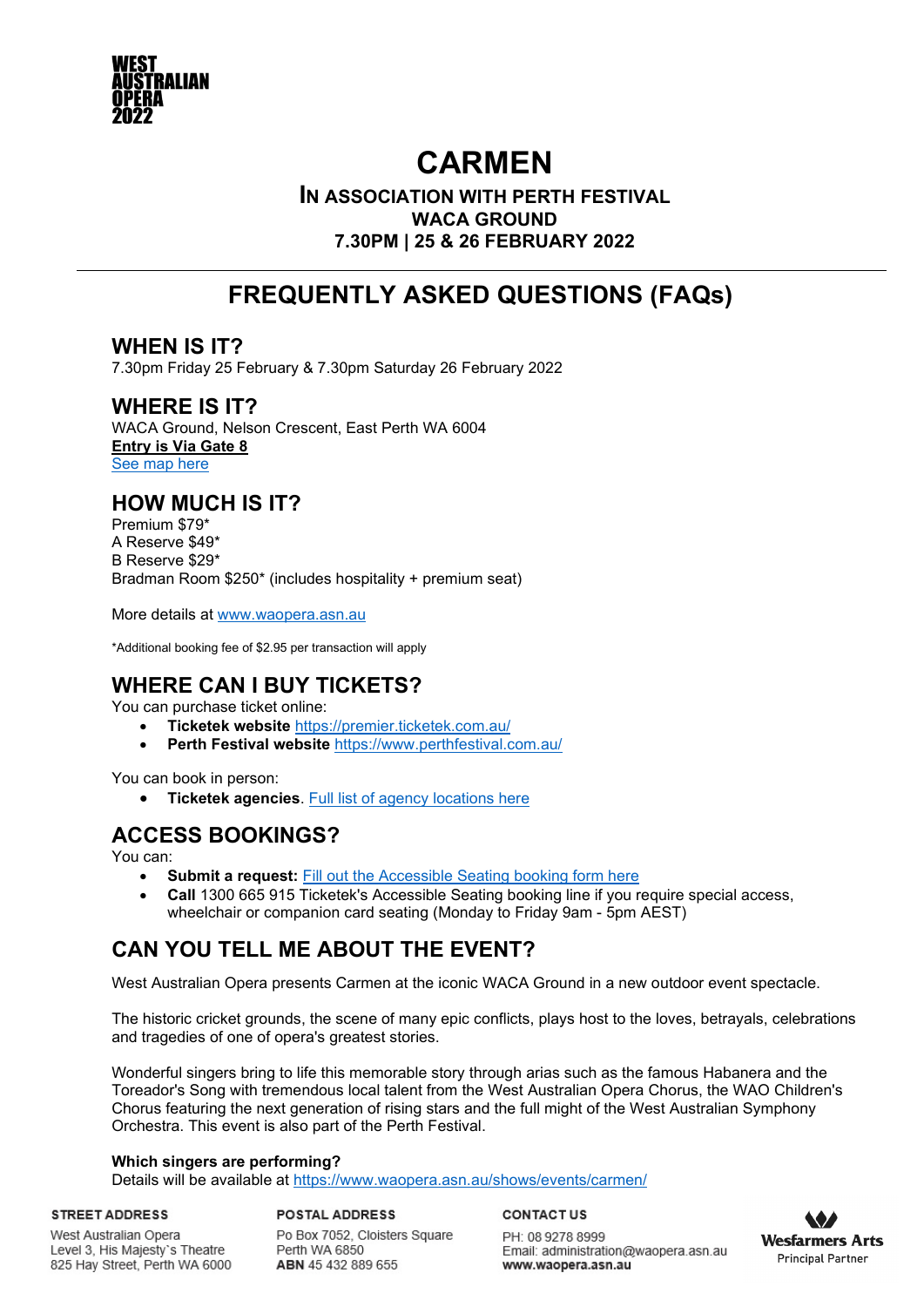

#### **Is there a program online?**

Yes, there will be an online program made available at [www.waopera.asn.au c](https://www.waopera.asn.au/shows/events/carmen/)loser to the event date. There are no printed programs.

### **What time does the performance start?**

The performance starts at 7.30pm

**What time can I arrive?** Gates will open at 5.30pm

#### **What time does the performance finish?**

The performance finishes by 10.30pm

#### **Will there be an interval?**

Yes, there is one 30-minute interval

#### **Is this event family friendly?**

Yes, everyone is welcome to attend. The performance has some adult themes and we recommend audiences from 12 years +

#### **Are there any content warnings for this event?**

Yes, please note this production contains strobe lighting, smoke/haze effects, loud sounds and pyrotechnics.

#### **What happens if it rains or is windy?**

For the safety of everyone we may need to stop the performance or cancel if it rains or is very windy. We will try our best to persevere although the quality of the sound may be affected. In the very unlikely event that the show is cancelled it cannot be rescheduled to another date.

#### **Will the event be livestreamed?**

Yes, the concert will be livestreamed and information is available at [www.waopera.asn.au](http://www.waopera.asn.au/)

#### **Can I turn up and book on the night?**

We recommend you book early to avoid disappointment. Once sold out, no further tickets will be released.

### **SEATING**

#### **Is there a map of the event I can look at?**

Yes, the seating map will be available at [waopera.asn.au](https://www.waopera.asn.au/media/fmnm10xz/waca-ground-map-carmen.pdf) 

#### **Is there accessible seating?**

Seating is available for Wheelchair patrons in Players Pavilion (Bay 2) and South West Pavilion (Bays 1 & 3) If you need assistance with your booking, **call 1300 665 915 Ticketek's Accessible Seating booking line**

### **TRANSPORT**

**How do I get to the WACA?**

#### **Public Transport**

- The Transperth CAT buses are free for all visitors to the WACA Ground and are ideal for travelling from various stops around the city.
- The Perth Red CAT bus stop is located opposite the WACA Ground, on Nelson Crescent. The Perth Yellow CAT bus stop is located near the WACA Ground, on Waterloo Crescent.
- [To plan your Public Transport journey with Transperth,](https://www.transperth.wa.gov.au/Journey-Planner) click here.

#### **STREET ADDRESS**

**POSTAL ADDRESS** 

West Australian Opera Level 3, His Majesty's Theatre 825 Hay Street, Perth WA 6000 Po Box 7052, Cloisters Square Perth WA 6850 ABN 45 432 889 655

**CONTACTUS** 

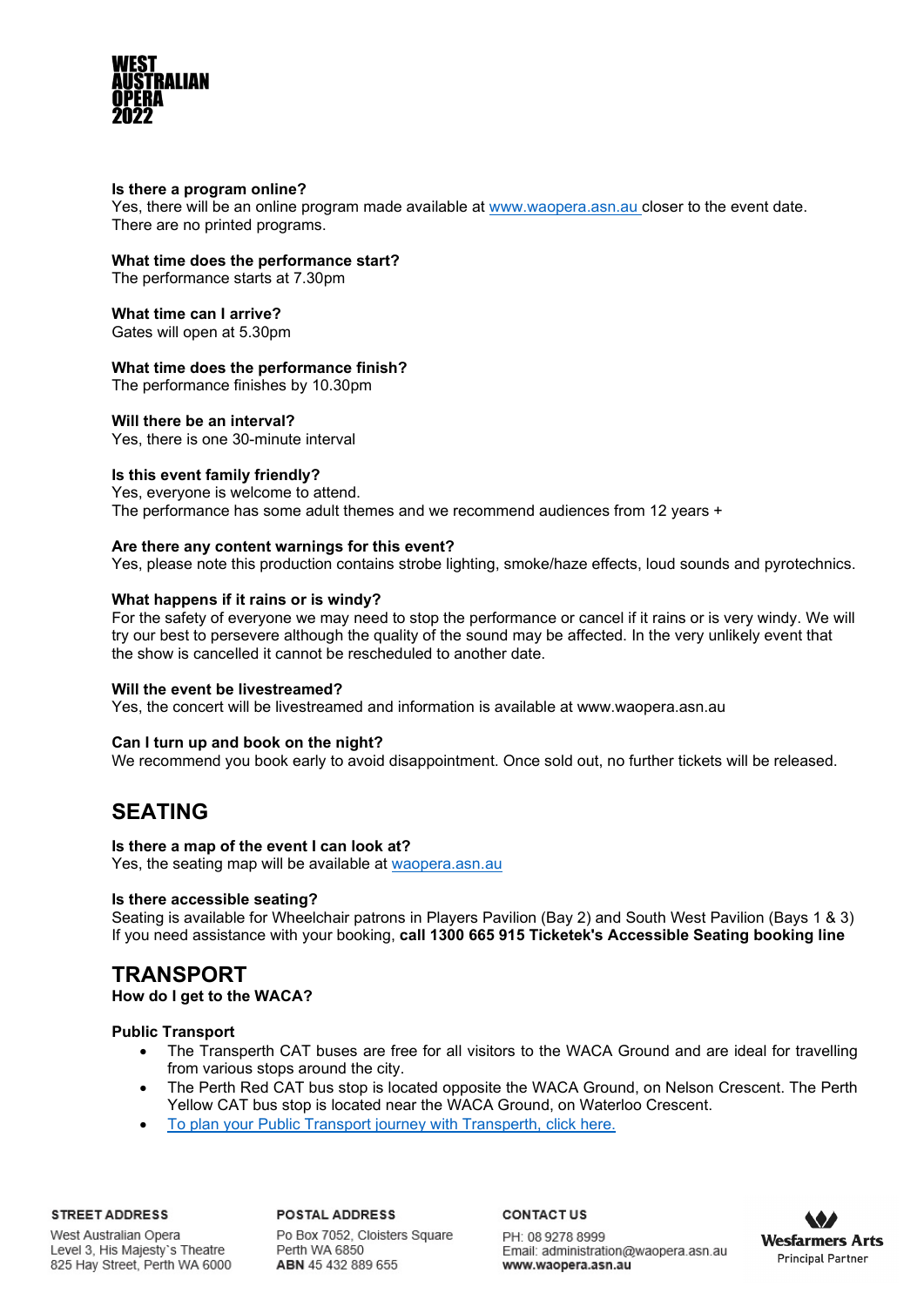

#### **Parking**

• The City of Perth operates numerous parking facilities near the WACA Ground, casual rates apply. The nearest public car park is located along Nelson Crescent – Queens Garden Car Park. Street parking is also available along Nelson Crescent.

#### **ACROD Parking**

- ACROD parking nearest to the WACA Ground is located at Queens Gardens Car Park.
- [For more information on City of Perth Parking rates and locations, click here.](https://www.cityofperthparking.com.au/)

#### **Taxis & Rideshare**

• A designated pick up and drop off taxi & Uber zone is located opposite the WACA Ground, on Nelson Crescent.

#### **Cycle**

- If you are travelling to the WACA Ground by bicycle, please note the venue is unable to offer a secure lock-up area inside the ground.
- There are bicycles racks located opposite gate 3 in Queens Gardens car park which is operated by the City of Perth**.**

### **WHAT TO BRING**

#### **What should I bring?**

- Your tickets
- Water bottle (there are refill stations at the ground)
- You are permitted to bring a seat cushion

#### **Prohibited Items?**

Please view the WACA Ground Entry Terms & Conditions of Entry [HERE](https://wacaground.com.au/wp-content/uploads/2020/09/WACA-Ground-conditions-of-entry-2020-21.pdf) Please note:

- Children 12 years and under will not be admitted to an event at the WACA Ground without a parent, guardian (18 years or older) or a responsible adult.
- Smoking is not permitted within the WACA Ground (including the use of e-cigarettes).
- No umbrella, no prams or strollers
- **Patrons are prohibited from bringing**:
	- Alcoholic beverages
	- Illegal substances, including illegal drugs
	- Flares, fireworks, explosives, smoke cannisters or smoke bombs
	- Laser devices or pointers
	- Guns, knives, weapons, other dangerous or hazardous items
	- Poles, including metal flag poles, extendable flag poles and/
	- or flag poles capable of being used as a weapon
	- Oversized banners and flags
	- Glassware, glass bottles or cans, including spray cans
	- Folding chairs or stools
	- Remote control vehicle, including drones (or any such aircraft).
	- Balloons or inflatable items
	- Scooters, roller skates, skateboards, Segway's and push bikes

#### **Can I buy alcohol at the event?**

Yes. The WACA Ground is a licensed premise and alcohol is available for sale at the onsite bars.

### **ONSITE FACILITIES**

#### **Can I buy food on site?**

Yes, a variety of food and beverage options are available onsite at the WACA Ground

#### **Will there be first aid onsite?**

Yes

#### **STREET ADDRESS**

West Australian Opera Level 3, His Majesty's Theatre 825 Hay Street, Perth WA 6000 **POSTAL ADDRESS** 

Po Box 7052, Cloisters Square Perth WA 6850 ABN 45 432 889 655

**CONTACTUS** 

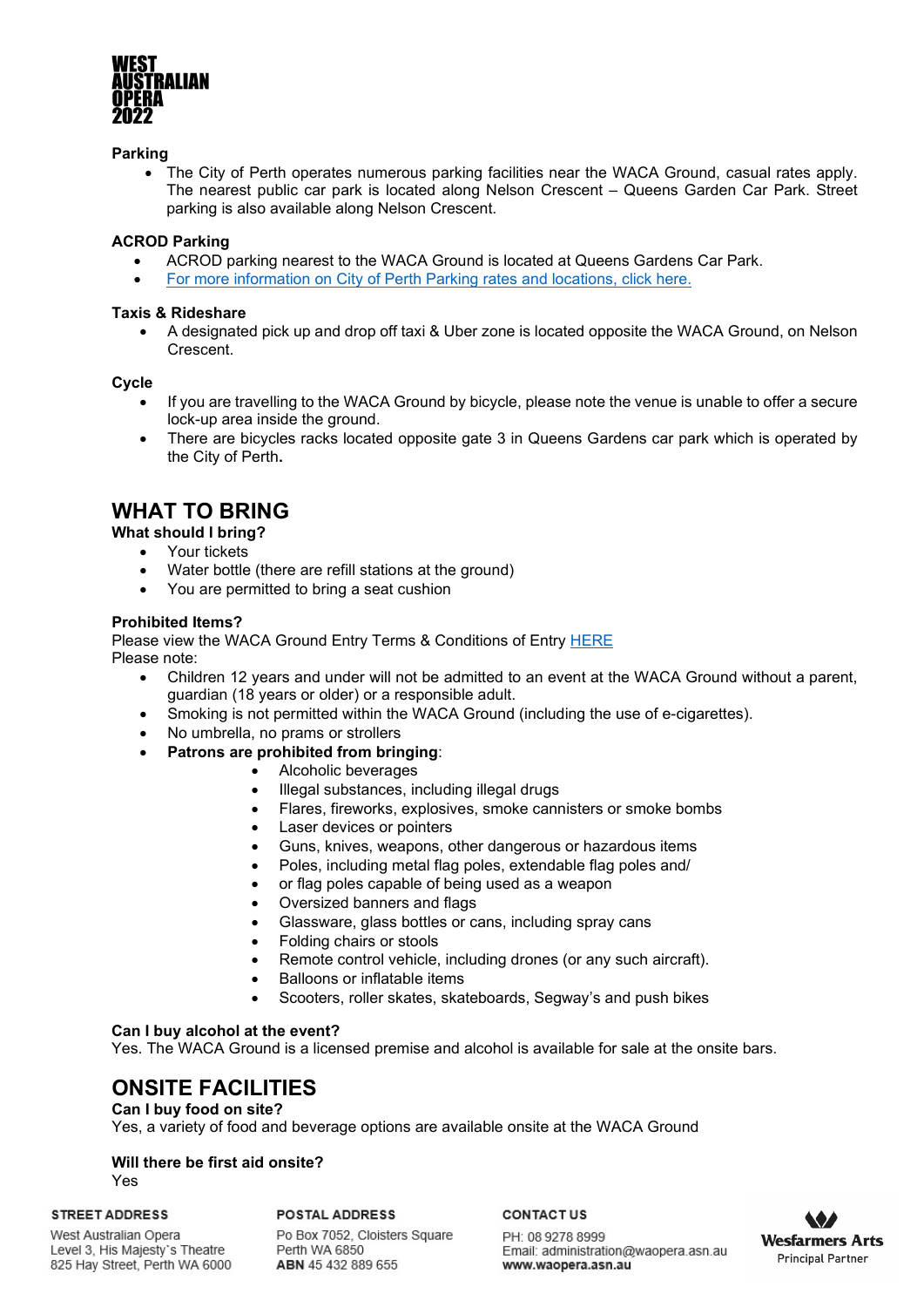

#### **What should I do if I have lost a child/friend/family member?**

Should you become separated from your child/friend/family member, please alert Front of House staff in the area.

#### **What should I do if I have lost property?**

Please alert Front of House staff in the area. After the event, please email [administration@waopera.asn.au](mailto:administration@waopera.asn.au) and we will let you know if anything has been handed in.

# **COVID-19 SAFETY**

#### **What happens if COVID-19 conditions change?**

- West Australian Opera is working with the venue (WACA Ground) to deliver this event.
- We will continue to monitor the situation and will continue to comply with government restrictions and advice.
- Should this event become impacted by further government restrictions mandating the wearing of face masks or any other requirement, it is a condition of entry that you will need to comply with that requirement or present evidence of a medical exemption if applicable.
- We acknowledge this is a fluctuating environment and will continue to update you.
- All ticket holders will be contacted should any changes occur. There is no need to call or email the box office.

#### **What COVID-19 measures are in place?**

*Please ensure that you comply with 'standard safety measures' including maintaining your own social distancing, using hand sanitiser and staying home if you are unwell.*

- Completion of a COVID-19 safety plan
- Trained Front of House staff who have completed COVID-19 infection training
- Security and SES onsite
- Hand sanitiser stations readily available
- Ongoing frequent deep cleaning regimes across all areas of the venue
- Use of the WA Government [SafeWA](https://www.wa.gov.au/government/covid-19-coronavirus/covid-19-coronavirus-safewa) / [ServiceWA](https://www.wa.gov.au/organisation/government-of-western-australia/servicewa-mobile-app) digital contact register system

#### **Please note: As per the current WA Government restrictions [HERE](https://www.wa.gov.au/government/covid-19-coronavirus/covid-19-coronavirus-what-you-can-and-cant-do) you must be vaccinated to attend this performance and you will be required to show proof of vaccination.**

Please refer to the WACA Ground conditions of entry [HERE](https://wacaground.com.au/conditions-of-entry/) 

For further information visit the WA Government COVID-19 webpage [HERE](https://www.wa.gov.au/government/covid-19-coronavirus)

#### **What happens if I am unwell?**

- Please do not attend this event if you are unwell.
- Please contact [bookings@waopera.asn.au](mailto:bookings@waopera.asn.au) to cancel your booking if you cannot attend.

# **IS THIS EVENT INSTEAD OF OPERA IN THE PARK?**

Yes, in 2022 the outdoor summer event will be presented at the WACA Ground.

- This is a new event in 2022, supported by RISE fund.
- This event involves much resourcing and as a result, there will not also be an Opera in the Park event in 2022.
- We are excited be presenting opera in new and different ways including this new initiative with the support of Restart Investment to Sustain and Expand (RISE) Fund.
- Carmen (at the WACA Ground) will showcase the renowned Western Australian cricket ground with an operatic send off to the grand arena prior to new re-developments taking place.

#### **STREET ADDRESS**

#### **POSTAL ADDRESS**

West Australian Opera Level 3, His Majesty's Theatre 825 Hay Street, Perth WA 6000 Po Box 7052, Cloisters Square Perth WA 6850 ABN 45 432 889 655

**CONTACTUS**